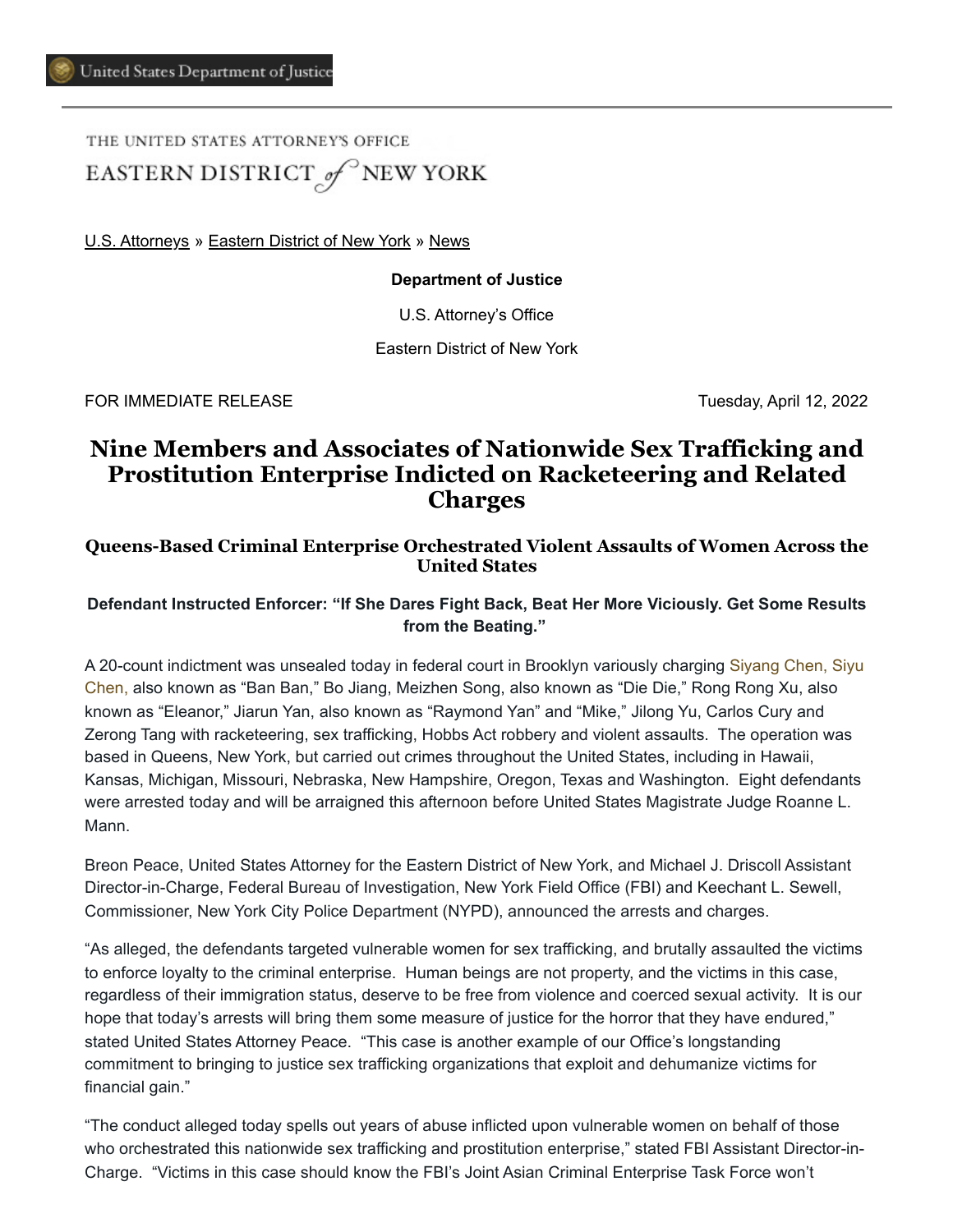tolerate the actions of those who offer the sexual activities of others in exchange for payment. If you're a victim or have information to provide, we want to hear from you—regardless of your immigration status. Call us at 1-800-CALL-FBI or submit a tip online at tips.fbi.gov."

"Our job is to ensure that anyone who would seek to profit through the abuse and exploitation of another human being be brought to justice swiftly and successfully," stated NYPD Commissioner Sewell. "Today's charges also further affirm the NYPD's unwavering commitment to protecting the survivors of sex trafficking. To that end, I thank and commend the U.S. Attorney's Office for the Eastern District and our partners at the FBI for their immeasurable support in building this critical case."

As set forth in court filings, between April 2019 and September 2021, the defendants participated in a violent and organized racketeering enterprise, which operated a lucrative prostitution business throughout the United States. The enterprise recruited women, most of whom were from China and lacked legal status in the United States, to engage in prostitution for the enterprise. The victims were sometimes required to provide copies of their identification documents so that the defendants could maintain even more control over them. The enterprise arranged for the women to travel from New York to locations throughout the country, stay in hotels and enterprise-operated apartments for weeks at a time and engage in commercial sex. Members and associates of the organization collected money from the women and the organization then used those illicit proceeds to promote its sex trafficking and interstate prostitution activities — and enrich its members.

As alleged, between January 8, 2020 and September 1, 2021, members and associates of the enterprise directed and conducted more than 15 violent assaults of women across five states. The victims were Chinese women who the organization believed were providing commercial sex services on their own or for rival organizations. By committing these violent assaults, members of the organization sought to enforce discipline and believed their conduct would not be prosecuted because the victims were not U.S. citizens and were engaged in commercial sex work. Specifically, members and associates of the enterprise would direct individuals to pretend to be johns to gain access to their hotel rooms and, once inside, would restrain the women with zip-ties, beat them with hammers, bats and other blunt objects, and rob them. Members of the organization often encouraged increasingly severe beatings of the victims if the initial attack did not sufficiently injure them. In one phone message that was recovered by law enforcement, a member instructed the enforcer: "Beat [her] to death tomorrow. If she dares fight back, beat her more viciously. Get some results from the beating. Can't waste the money." In another recovered chat, a member advised, "One person choke her by her throat, the other person strike her four limbs to death. Definitely don't make a sound. Beat her to the point where she can't fight back."

The charges in the indictment are allegations, and the defendants are presumed innocent unless and until proven guilty.

Mr. Peace praised the outstanding investigative work of the FBI and the NYPD. This investigation was aided by law enforcement agencies throughout the country. Mr. Peace expressed his thanks to the United States Attorney's Office for the District of Nebraska, as well as the Oklahoma City and Manchester field offices of United States Homeland Security Investigations and United States Immigration & Customs Enforcement. In addition, local police departments across the United States provided invaluable assistance, including the Beaverton (Oregon) Police Department, Michigan State Police, Missouri Highway Patrol, Oklahoma City (Oklahoma) Police Department, Omaha (Nebraska) Police Department, Overland Park (Kansas) Police Department, Portland (Oregon) Police Department, Southfield (Michigan) Police Department, and Troy (Michigan) Police Department.

The government's case is being prosecuted by the office's Organized Crime and Gangs and Civil Rights Sections. Assistant United States Attorneys Matthew R. Galeotti, Kayla C. Bensing and Sophia M. Suarez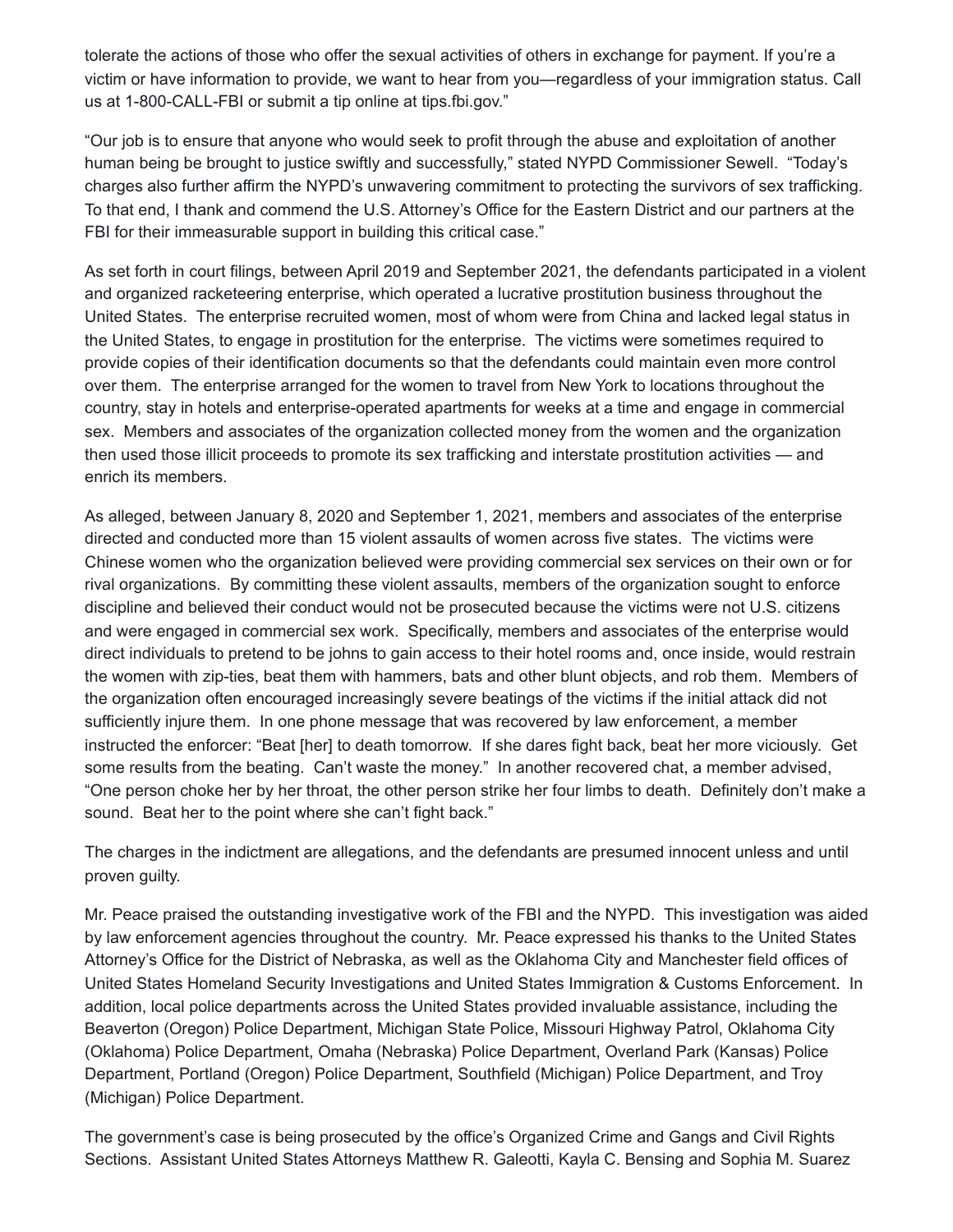are in charge of the prosecution.

The FBI's New York Joint Asian Criminal Enterprise Task Force believes this enterprise may be responsible for the assaults of even more commercial sex workers throughout the country. If you are a victim or have information to provide, there are several ways to contact the FBI: send a tip online at [tips.fbi.gov](https://www.justice.gov/tips.fbi.gov) or call 1-800-CALL-FBI. They have people ready to work with you in your native language, regardless of your immigration status. Please select English when prompted and ask the operator for a translator by stating your language of choice. Online tips may be submitted in any language. In an emergency, always call 911 for the police.

#### **The Defendants:**

SIYANG CHEN Age: 32 Queens, New York

SIYU CHEN, also known as "Ban Ban," Age: 24 Queens, New York

BO JIANG Age: 26 Queens, New York

MEIZHEN SONG, also known as "Die Die," Age: 23 Dallas, Texas

RONG RONG XU, also known as "Eleanor," Age: 29 Queens, New York

JIARUN YAN, also known as "Raymond Yan" and "Mike," Age: 28 Queens, New York

JILONG YU Age: 23 Dallas, Texas

CARLOS CURY Age: 41 Queens, New York

ZERONG TANG Age: 24 Queens, New York

# **Attachment(s):**

[Download Press Release Chinese Translation](https://www.justice.gov/usao-edny/press-release/file/1493696/download) [Download chen\\_et\\_al\\_indictment.pdf](https://www.justice.gov/usao-edny/press-release/file/1493701/download) [Download chen\\_et\\_al.\\_detention\\_memo.pdf](https://www.justice.gov/usao-edny/press-release/file/1493706/download)